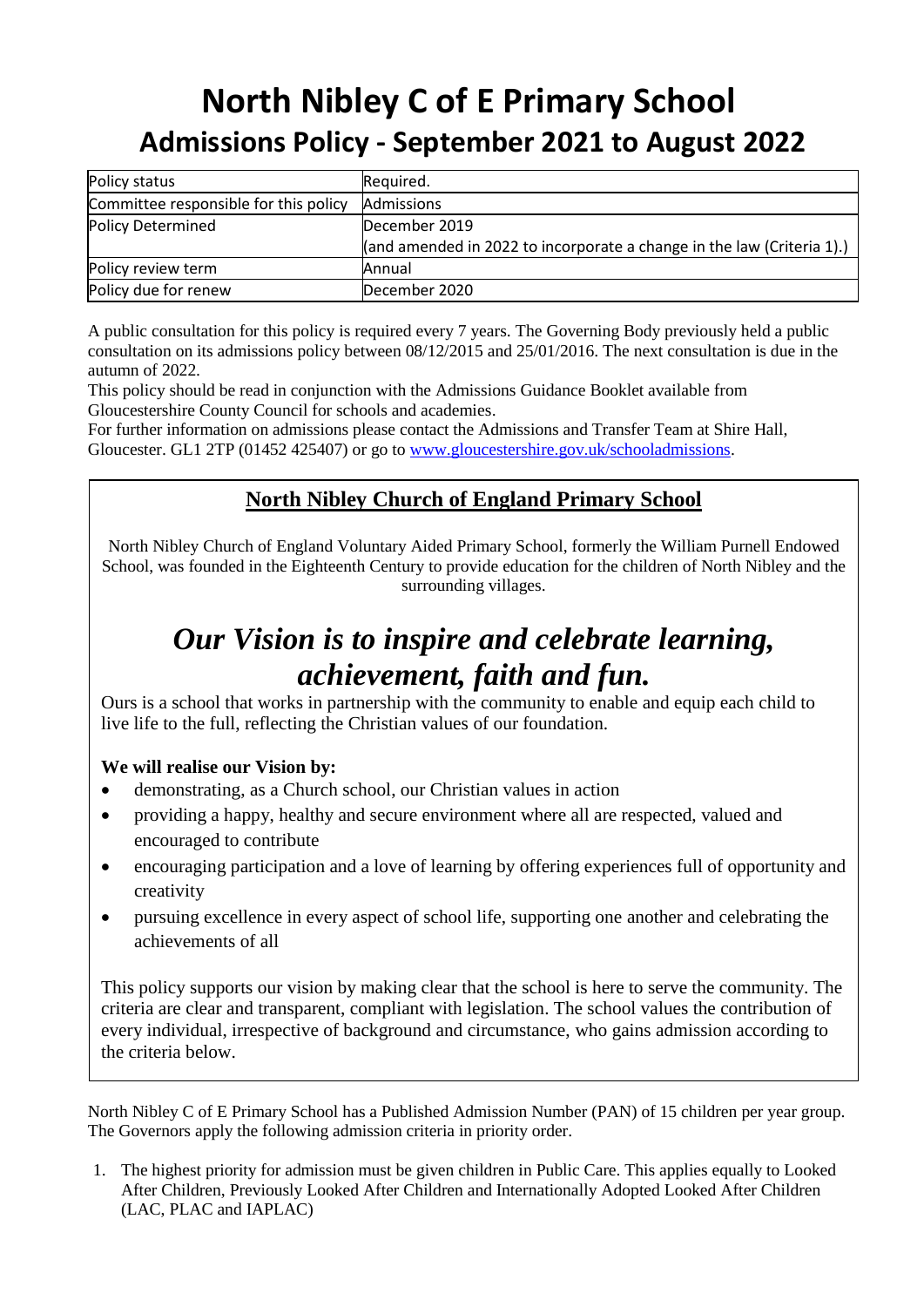Definitions:

- A "Looked After Child" (LAC) s a child who is (a) in the care of a local authority, or (b) being provided with accommodation by a local authority in the exercise of their social services functions (see the definition in Section 22(1) of the Children Act 1989) at the time of making an application to a school.
- A "Previously Looked After Child" (PLAC) is a child who was looked after but ceased to be so because they were adopted or became subject to a child arrangements order or special guardianship order immediately following having been looked after.
- An "Internationally Adopted Previously Looked After Child (IAPLAC) is a child who appears (to the admission authority) to have been in state care outside of England and ceased to be in state care as a result of being adopted.
- 2. Where the family live in the Civil Parish of North Nibley (see Appendix 1)

3. Where the child has at least one sibling still on roll in the School on the applicant child's admission.

Definition - a brother or sister, half brother or sister, adopted brother or sister, step brother or sister or the child of a parent /carer's partner as well as children who are brought together as a family by a same sex civil partnership. In every case the child must be living in the same family unit at the same address at the time of application.

- 4. Children for whom only this particular school is appropriate due to an exceptional medical condition. Applications under this criterion will only be considered if they are supported by a written statement from a Doctor. This must demonstrate that there is a very specific connection between the medical condition and the school.
- 5. Where the family have an active connection\* with St. Martin's Church, North Nibley, although not living in the Parish. Children with the strongest geographical claim, measured in a straight line from the ordnance survey address point of the child's home address (including flats) to the ordnance survey address point of the school, using the Local Authority's computerised measuring system, with those living closer to the school receiving the higher priority.

\*An active connection is defined as meaning attendance by members of the family at church services at least monthly subject to verification in person by churchwardens in respect of St Martin's Church.

- 6. Where the children are in other villages traditionally seen as the School's catchment area (See Appendix 2) Children with the strongest geographical claim, measured in a straight line from the ordnance survey address point of the child's home address (including flats) to the ordnance survey address point of the school, using the Local Authority's computerised measuring system, with those living closer to the school receiving the higher priority.
- 7. Where the children live in other villages in the School's catchment area. (See Appendix 3). Children with the strongest geographical claim, measured in a straight line from the ordnance survey address point of the child's home address (including flats) to the ordnance survey address point of the school, using the Local Authority's computerised measuring system, with those living closer to the school receiving the higher priority.
- 8. In the event of under subscription all other children will be considered in geographical distance order, measured in a straight line from the ordnance survey address point of the child's home address (including flats) to the ordnance survey address point of the school, using the Local Authority's computerised measuring system, with those living closer to the school receiving the higher priority.

#### **Oversubscription**

In the event of over subscription in any of the above criteria, places will be allocated to children with the strongest geographical claim, measured in a straight line from the ordnance survey address point of the child's home address (including flats) to the ordnance survey address point of the school, using the Local Authority's computerised measuring system, with those living closer to the school receiving the higher priority. Governors at this Voluntary Aided School also have recourse to a protocol for exceeding our PAN. Please refer to our website for details.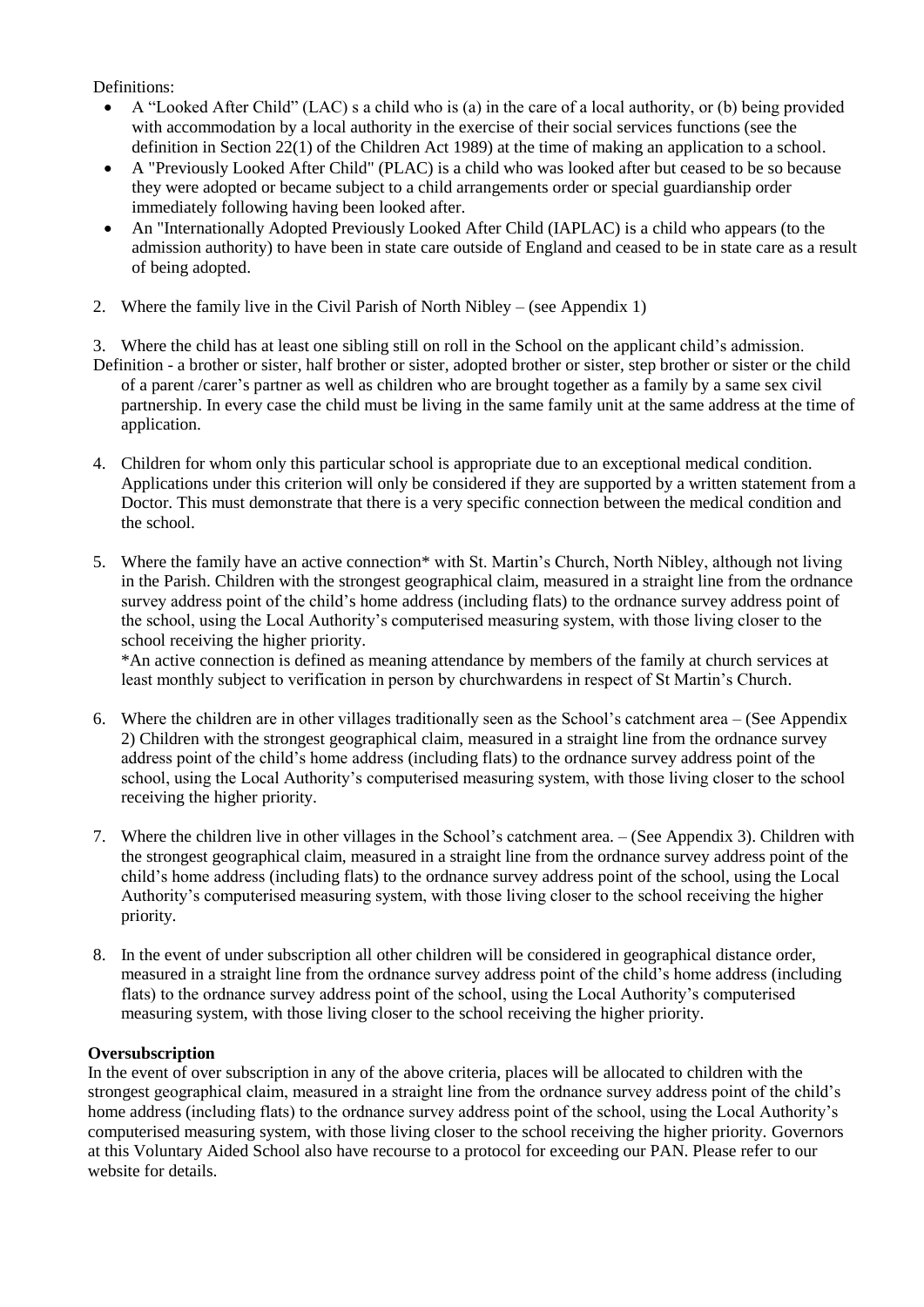#### **Appeals**

If you are unsuccessful in obtaining a place for your child at North Nibley you have a legal right to appeal. If you wish to exercise this right, appeal forms are available from the School Office and should be returned to the school by the last working (school) day in May. Appeals received after this date cannot be guaranteed to be resolved before the start of the next school year.

#### **Educational Heath Care Plan (EHCP)**

The school may be required to admit a child with a Statement of Special Educational Needs or Educational Heath Care Plan that names the school, even if the school is full, providing the school is the most appropriate place for that child.

#### **Waiting lists**

- If the school is oversubscribed, a waiting list will be held for (at least) the first term (i.e. the end of December term). The waiting list will be prioritised according to the school's admission criteria as listed above and applied at the time a space becomes available.
- The School has signed up to the In-Year Fair Access Protocols held by the local authority. Should a vulnerable child within these protocols require a place at the school, they will take precedence over any child on the waiting list. (Paragraph 3.1 of the admissions code).

#### **Normal Admission Round**

The term 'normal admissions round' refers to the process by which an application is made for a place in our Reception Year Group. (In a secondary school, the 'normal admission round' would be for a Year 7 place.) Applications made during the normal admissions round will be made in advance of the academic year in which the child is due to start at the new school. Children are entitled to a full-time place, however, they may attend part-time until later in the school year but not beyond the point at which they reach compulsory school age.

#### **In -Year Admissions**

The term 'in-year' admissions' refers to any application for a place AFTER the normal admissions round (for Reception in September) has ended. This can be for a variety of reasons, including moving from one school to another, and can, for Years 1 to 6, be for any time in the school year, and for the Reception Year Group any time after 1<sup>st</sup> September. The local authority does not co-ordinate in-year applications and those with parental responsibility should apply directly to the school.

#### **Admission of Summer Born Children for Reception Entry**

Our Governing body acknowledges the updated advice from the Department of Education that occasionally parents/carers of "summer born" children (born between 1 April and 31 August) may request a start in the Reception Year Group a whole academic year later. The Governing Body will make a decision on behalf of North Nibley C of E Primary School. We follow the Local Authority process which states that parents can only apply for a Reception place at a school once and must apply for a place during the standard application process timeline for their chronological year group, stating their reasons for requesting deferred entry to the following year.

#### **Appendix 1\* - Civil Parish of North Nibley (Priority 2)**

ForthayPitt Court Crowell Brook Millend Nibley Green Smarts Green Warend Hill Southend Waterley Bottom 3 houses on South side of Stinchcombe Hill (currently named as "Drakestone House" & "Drakestone Cottages) **\*A map of the Civil Parish of North Nibley is attached (Added Sept 2018)**

#### **Appendix 2\* - Hamlets (Priority 6)**

Stancombe Stancombe Park Farmhouse Stancombe Park House Road Green Blanchworth Lower, Middle and Upper Wick.

#### **Appendix 3\* (Priority 7)**

Stinchcombe Cam Wotton-under-Edge